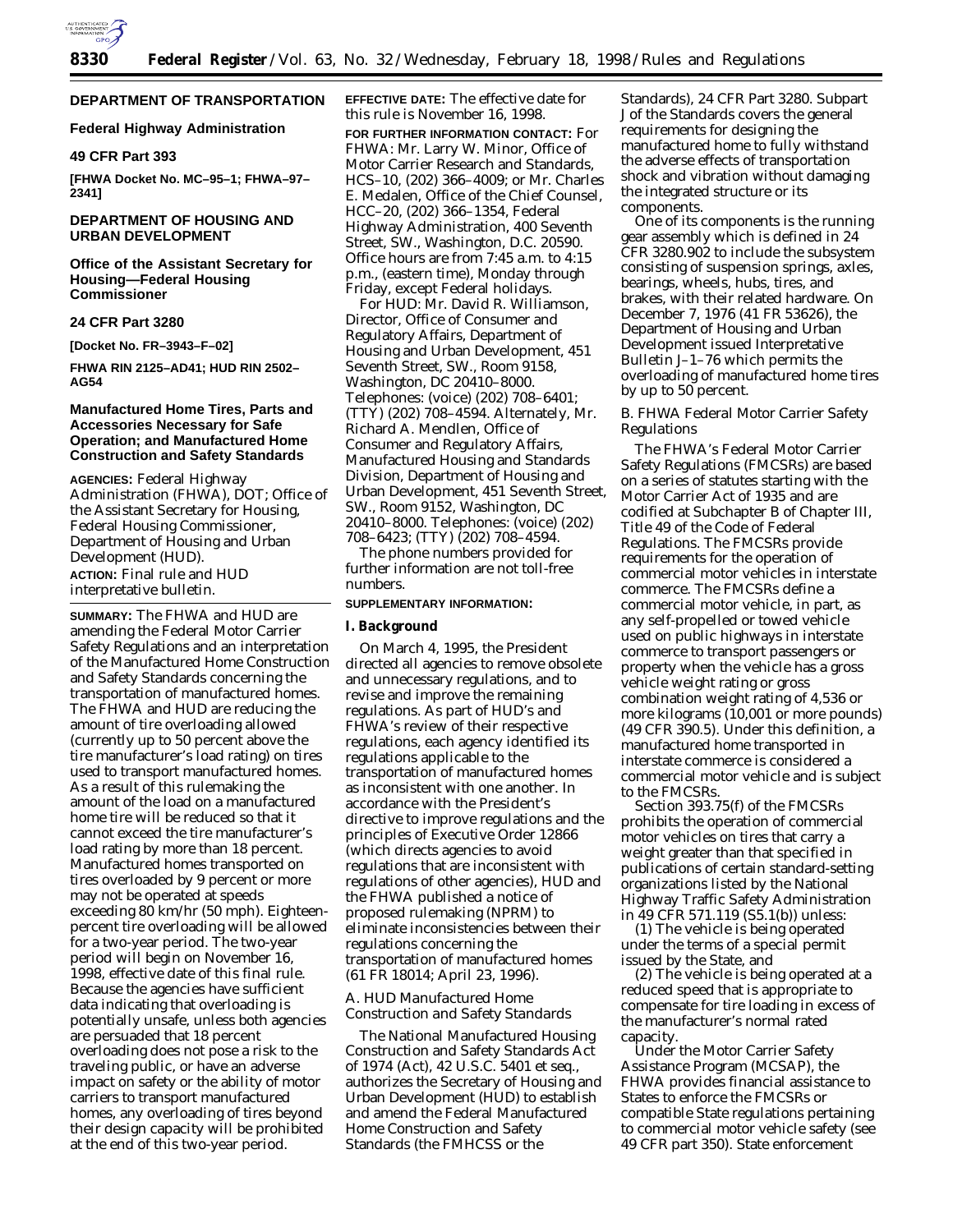officials have expressed concerns about the safety of certain practices of carriers transporting manufactured homes. Their principal concern is the movement of manufactured homes on overloaded tires. In certain cases, vehicles with tires loaded 50 percent above their load ratings are operated at highway speeds. These practices are inconsistent with the FMCSRs.

#### **II. Publication of the Proposed Rule**

On April 23, 1996, the FHWA and HUD jointly published a notice of proposed rulemaking to amend § 393.75(f) and HUD's interpretative bulletin concerning tire overloading (61 FR 18014). Because the agencies have sufficient data indicating that overloading is potentially unsafe, the agencies proposed limiting the overloading of manufactured home tires to 18 percent now and phasing out the overloading of manufactured home tires up to 18 percent within two years. It was proposed that during the two-year period, both agencies would review test and other technical data concerning the relative performance of tires which are overloaded by 18 percent versus no tire overloading. Any overloading of tires beyond their design capacity would be prohibited after two years from the effective date of the final rule unless both agencies are persuaded that 18 percent overloading at a reduced speed of 80 kilometers per hour (km/hour) (50 miles per hour (mph)) does not pose a risk to the traveling public or have an adverse impact on the safety or the ability of motor carriers to transport manufactured homes.

#### **III. Analysis of Comments Received**

The FHWA and HUD received 14 comments from a variety of organizations and individuals. The commenters were: Advocates for Highway and Auto Safety (Advocates); the Alabama Public Service Commission (Alabama PSC); Association for Regulatory Reform (ARR); Dilo, Inc.; Mr. Kevin Edens, a port-of-entry officer with the Colorado Department of Revenue; Mr. Robert S. Evans, a truck driver; The Goodyear Tire & Rubber Company (Goodyear); Home Builders Company, Titan Homes Division (Titan Homes); Jim Tim, Inc.; the Manufactured Housing Institute (MHI); the New York Department of Transportation (New York DOT); the North Carolina Manufactured Housing Institute (the North Carolina MHI); Utah Department of Transportation (Utah DOT); and, the Wisconsin Department of

Transportation (Wisconsin DOT). Eight commenters either supported the proposal as published, supported

the proposal with certain suggested changes, or offered general comments about common industry practices for transporting manufactured housing units. The remaining commenters opposed the rulemaking. The issues raised by the commenters have been organized into two general categories: comments in support of the proposed changes; and, comments in opposition to the proposed changes.

## *A. Comments in Support of the Proposed Changes*

The Alabama PSC, Dilo, Inc., Goodyear, Jim Tim, Inc., the MHI, New York DOT, North Carolina MHI, and Utah DOT supported the proposal to reduce the amount of tire overloading. Some of these commenters also suggested certain changes to the proposal. The suggested changes to the language to be used in the interpretative bulletin and 49 CFR 393.75 are discussed in a separate section in this notice.

The Alabama PSC stated that ''the safety of mobile home transportation is poor and is getting worse.'' The Alabama PSC believes regulations on mobile home transportation are necessary, and are in need of revisions and improvements. The Alabama PSC supports the reduction in the amount of overloading and ''the expansion of this proceeding to include improvements in brake performance and enforcement of standards on used tire conditions.'' The Alabama PSC stated:

Mobile home transportation is now a common experience, but the safety of these movements is worsening. Improvements in the regulations to stop excessive overloading of tires, to improve braking performance, and to improve enforcement are even more critical with the recent increase of the speed of the vehicles sharing the road with mobile homes.

The Utah DOT stated:

We have long felt that the allowance for overloading of mobile/manufactured home tires by 50% and up to 3,000 pounds was unsafe and unwise. Our agents, at eight fixed facilities throughout the state have diligently enforced the requirement, but have for years expressed safety and operability concerns about the too liberal tire, axle and braking system requirements for these behemoth loads. We do see a large number of roadside tire changing which impede traffic flow and create safety hazards and we wonder why more accidents and incidents have not resulted.

The Utah DOT believes that allowing 18 percent overloading for a two-year

period is a good compromise and that the plan to study the issue is reasonable.

The MHI, North Carolina MHI, and Jim Tim, Inc. were among industry supporters of the proposed standards. The MHI stated that ''[i]t is the consensus of MHI members that the proposed regulatory revisions should be implemented, with key revisions recommended \* \* \*.'' The MHI also discussed its willingness to work with the FHWA and HUD during the twoyear period during which 18 percent overloading would be allowed. The MHI stated:

Regarding the number of reported tire failures, discussed on page 18018 [61 FR 18018], industry believes that less than 25 percent of reported tire failures can be attributed to tire overloading. Therefore, during the two-year trial period for the 18-percent overload rule, industry intends to gather data on the causes of tire failures, to be shared with HUD and FHWA. Industry intends to provide test and other technical data, in response to the request for information on page 18021 [61 FR 18021], regarding the absence of information on this subject. In this regard, MHI will explore with HUD officials the possibility of conducting joint transportation studies under the current partnership agreement for Action Item No. 25 of the National Homeownership Strategy. Part of such studies should be the establishment of a protocol to measure the level of safety on the highways.

The MHI expressed concerns about the automatic expiration of the two-year period for 18 percent tire overloading. The MHI stated:

It is generally conceded that current data pertinent to the performance of manufactured home tires under varying conditions is limited, outdated, and subject to a broad range of variables insufficiently documented in a controlled environment. For this reason, the industry supports the proposed twoyear trial period, but the industry further asserts that upon the submission of any tests and other technical data by the industry and tire manufacturers during this term, the term should be automatically extended beyond the twoyear expiration date now proposed while the agencies are reviewing them. In other words, the industry submits that the proposed rule allowing for the overloading of tires should not automatically expire at the end of two years, provided tests and other technical data has been submitted during such term for review by both agencies.

The North Carolina MHI stated: We believe that these new regulations will mean that homes will be moving slower, with reduced stress on larger,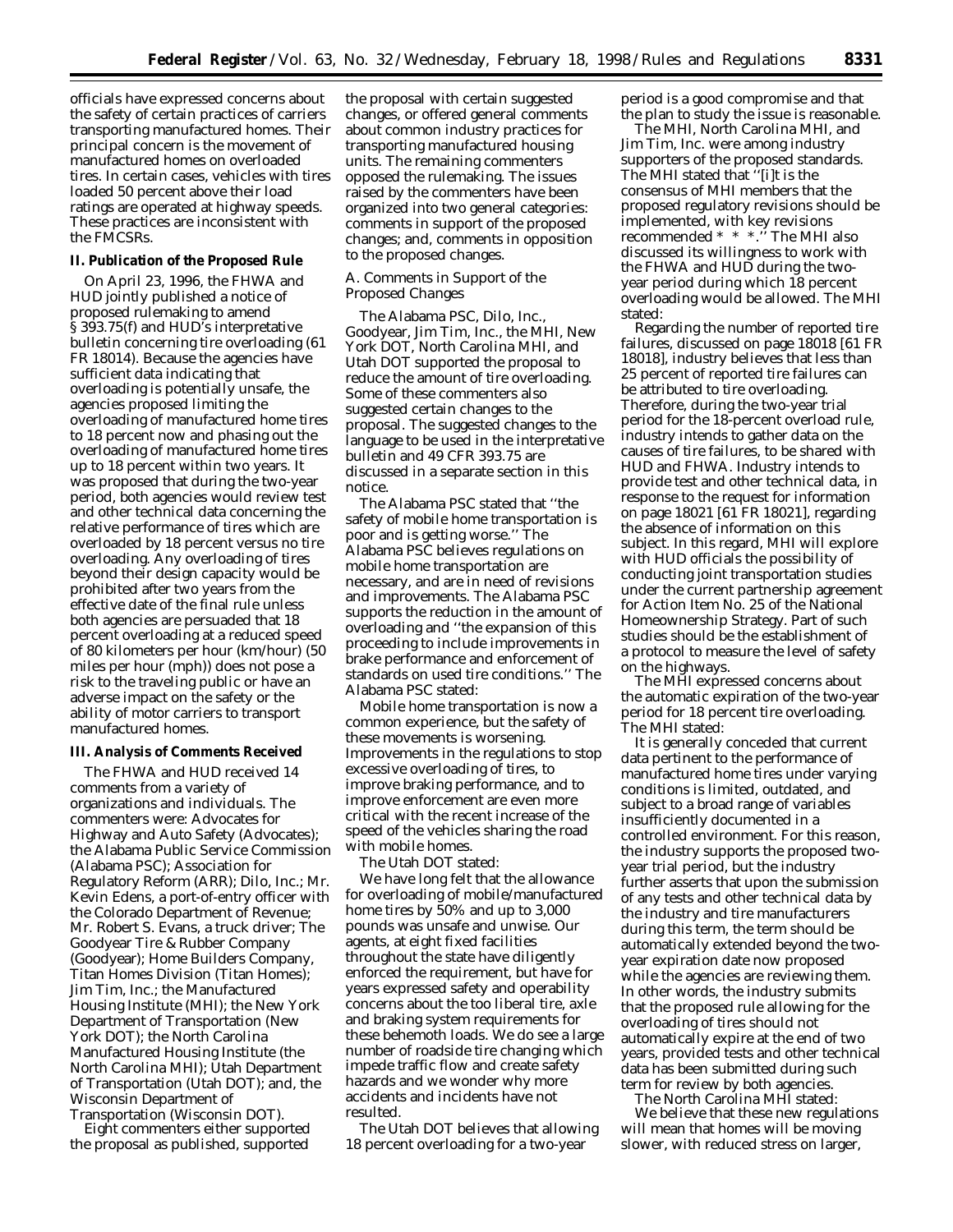stronger tires. Consequently, we believe that these new regulations will mean safer highway driving conditions for other motorists, and ensure more reliable delivery of our products to customers. That's a win, win for everyone involved.

Jim Tim, Inc., a transporter of manufactured housing units, believes that the proposed standards will ''create a safer situation, due to the fact that this will make it mandatory for the factories to increase the number of axles they install on a manufactured home.''

## *B. FHWA and HUD Response to Commenters Supporting the Rulemaking*

In response to comments requesting that the FHWA and HUD expand the scope of the rulemaking to address issues such as axle and braking requirements, the agencies will work together to determine whether there is a need for a rulemaking(s) on these issues.

Currently Subpart J of the Manufactured Home Construction and Safety Standards requires that the braking systems on the manufactured home and the towing vehicle must be capable of stopping the home traveling at 32.2 km/hour (20 mph) in a distance of 12.2 meters (40 feet). The number of braking axles necessary to meet this performance standard must be documented by engineering analysis, transportation tests, or by acceptable documented transportation experience.

The HUD-approved Design Approval Primary Inspection Agencies (DAPIAs) make the final determination of the adequacy of the manufacturer's compliance with these sections of the HUD standards. After discussion with the DAPIAs and other interested parties, HUD will assess if further changes are needed to address the percentage of axles that must be equipped with brakes.

With regard to the MHI's request that the agencies allow 18 percent overloading of tires to continue beyond the proposed two-year period, the FHWA and HUD believe the proposed automatic expiration date is appropriate. The automatic expiration date will impose upon the regulated industry and both Federal agencies a deadline that will force all parties to move quickly toward the collection and analysis of relevant data. The FHWA and HUD will work closely with the MHI and, if warranted by technical data submitted well in advance of the expiration date, consider publishing in the **Federal Register** a notice proposing the extension of the current expiration date.

## *C. Comments in Opposition to the Proposed Changes*

The Advocates for Highway and Auto Safety (Advocates), Association for Regulatory Reform (ARR), Kevin Edens, Robert Evans, Titan Homes, and Wisconsin DOT opposed the proposed changes to the FMCSRs and the interpretative bulletin. The opposition was divided among those who supported the continuation of 50 percent tire overloading and those who advocated no tire overloading.

Advocates expressed concern that the FHWA and HUD do not have sufficient data to support allowing 18 percent overloading of the tires. The AHAS stated:

Although Advocates recognizes that the goals of this rulemaking are wellintentioned, the amendments as proposed fail to meet minimum informal rulemaking burdens pursuant to the Administrative Procedure Act and prevailing case law. Neither the FHWA nor HUD has marshalled adequate evidence in the rulemaking record to justify the proposed amendments and, further, they have argued a two-year trial period for the use of overloaded manufactured home tires that unwarrantedly experiments with the safety of the travelling public.

The agencies have not carried their burdens of supplying an administrative record which properly ventilates the prime issue behind their joint action, *viz.,* whether overinflated tires on manufactured homes present an unacceptable accident risk, whether in the past they have resulted in untoward frequencies and numbers of crashes, and whether both the operators of commercial vehicles transporting manufactured homes as well as other members of the travelling public, have been injured or killed by unacceptable industry practices.

[T]he FHWA/HUD proposal of an 18 percent overload ceiling is also not supported by any data or information on what the expected rate of failures may be despite the fact that this level of overloading is lower than many of the excessive levels prevalent in the manufactured home industry. Given the advent of increasingly higher speed limits posted on both Interstate and other state arterial and collector highways, it is evident that the agencies really have no capability of accurately predicting the failure rates and the associated increased probability of accidents of an 18 percent overload ceiling. Indeed nothing in the preamble of this proposed rule nor in the docket file in the offices of the FHWA indicate why the FHWA and HUD have selected

18 percent as a tolerable overloading level or, in fact, why any overloading is acceptable. This need to justify why an 18 percent figure was arrived at is especially acute given the assertion of the preamble that because of concerns about the safety of the travelling public on increasingly crowded highways, HUD has concluded that the current overloading of manufactured home tires is no long[er] defensible. *Id.* 18020 [61 FR 18020]. Yet, the preoccupation of the agencies is not with the projected failure rates and consequent accident risks of an 18 percent tire overload threshold, but with the cost burdens to the industry that result from changing tire types and axles in order to avoid the acute problem of excessive overloading, sometimes 50 to 60 percent.

The ARR also expressed concerns that the FHWA and HUD do not have sufficient data to support the proposed revisions to the FMCSRs and the interpretative bulletin. However, the ARR opposed lowering the present 50 percent limit on tire overloading.

The ARR expressed concern about the economic impacts that the rulemaking would have on consumers and small businesses. The ARR stated:

ARR's members are primarily small to medium-sized manufacturers. Due to their smaller size and correspondingly lower levels of capitalization, such businesses are disproportionately affected by excessive and/or inappropriate regulation and related compliance costs. Indeed, in a federallyregulated industry such as manufactured housing, the financial health of producers and other industry participants is directly dependent upon sensible, practical and cost-effective administrative standards.

Cost-effective regulation is also important for consumers. Although manufactured housing now accounts for more than 30% of all new single-family home starts, and the industry generates some \$23 billion in economic activity annually, manufactured home-buyers tend to be either lower or middleincome families or persons living on a fixed income. For such purchasers, the difference of only a few dollars in the final sale price of a home (especially when compounded by higher taxes and higher fees) could spell the difference between obtaining a mortgage and not qualifying for financing. Accordingly, it is particularly important, in the case of manufactured homes, for proposed rules to be both objectively justifiable, in terms of their substance, and costjustifiable, in the sense that the rule returns more in benefits than it costs, and does not unduly burden manufactured home purchasers.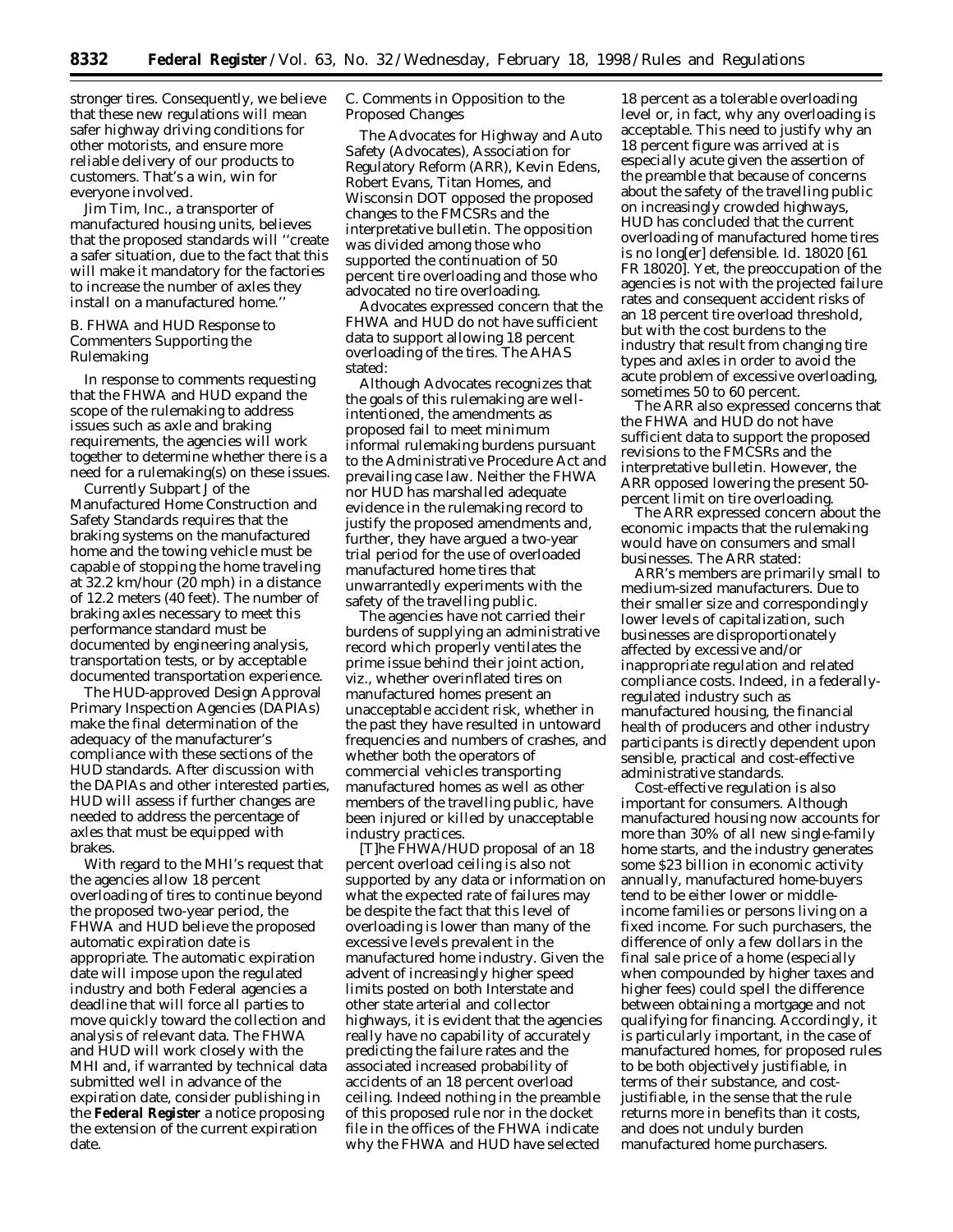[T]he rule change contemplated by the Joint Docket does not appear to be justified by the minimal available data regarding the failures. Moreover, the proposed change is substantive, rather than interpretative, and would, in effect, convert the relevant portion of the HUD Code from a performance standard to a prescriptive standard. In addition, there is no concrete evidence to support the change sought by the issuing agencies, and inadequate consideration has been given by HUD to the cost impact of the rule upon manufactured home purchasers—particularly when combined with the effects of other recent changes to the standards.

Titan Homes opposed the rulemaking because it believes ''there is no objective, empirical reason to make a change.'' Titan Homes stated:

The 50% rule has been in effect since 1976 and has worked to reduce costs while not compromising the safety of the toter [towing unit] with the manufactured home, or the other vehicles they interface on the road. It has been my experience that the transporters of manufactured housing have an exemplary safety record when compared with other types of transporters and/or four wheeled vehicles. Your [FHWA and HUD's] own statistics should verify these facts quite easily.

The Wisconsin DOT also opposed the proposed changes to the FMCSRs and the interpretative bulletin. The Wisconsin DOT stated:

Although it is a two year study the major concern remains the safe operation of the manufactured homes. Every effort should be made to use tires whose manufactured weight rating is not exceeded. Although the proposed weight limit increase does not seem to be large (18%), when operated at reduced speeds, there is really no justification other than the cost factor per unit.

Wisconsin oversize permits do not require reduced speeds to transport manufactured homes; therefore, there is no real way to assure operation at a reduced speed as proposed. Recent changes to federal and state laws have increased speed limits; therefore creating the possibility of these units being operated at higher speeds rather than the lower speed, putting more stress on the tires.

The Wisconsin Department of Transportation has some real safety concerns about the operation of these units on tires that are rated at less than the weight of the unit.

# *D. FHWA and HUD Response to Commenters Opposed to the Rulemaking*

In response to concerns expressed by AHAS and ARR regarding a lack of data to support this rulemaking, the FHWA and HUD emphasize that this more stringent standard, reducing the amount of permissible overloading from 50 percent to 18 percent and establishing a speed restriction of 80 km/hour (50 mph) when the tires are overloaded, was developed based on technical data reviewed by the FHWA and HUD and information provided by commenters which suggest that most tire failures attributable, in whole or in part, to tire overloading are associated with overloading in excess of 18 percent. Consequently, the FHWA and HUD have concluded that tire failures attributed to overloading will be substantially reduced when transporters of manufactured homes are required to comply with the new restrictions.

As part of the effort to gather data on the number of reported failures of new and used tires during the transportation of manufactured homes, HUD obtained information from three companies which transport large numbers of manufactured homes. The three companies collectively transport more than 30 percent of the manufactured homes produced in the United States and in the case of the largest transporter, nearly 50,000 manufactured homes per year.

The three companies differed in the reported overall rate of tire failure for shipment of manufactured homes. The failure rate for new tires ranged from 4 percent to 7 percent. The used tire failure rate was 9 percent. According to the MHI, roughly 55 percent of the tires sold to manufactured housing producers in 1994 were used tires.

Since the data from one company represented a large share of the market and transportation experience in a large number of States, HUD believes that the company's failure rate of 7 percent is the most representative of actual conditions. Therefore, the FHWA and HUD used a failure rate of 7 percent for new tires and 9 percent for used tires with an overall average failure rate of 8 percent in the notice of proposed rulemaking. Since each section of a manufactured home usually contains 6 tires, a tire will fail on about 40 percent of the sections shipped each year. Multiple failures of tires are less common but are known to occur.

There was also substantial variability among these three companies concerning the causes of tire failure. One company indicated that foreign

objects were the cause of 99 percent of tire failures, while the other companies indicated that substandard tires and tire overloading were the chief causes of tire failure. The other companies also noted that operating at excessive speed and other causes were less significant factors in tire failure.

There are no separate data as to the rate of failure due to tire overloading in relation to other factors, such as substandard tires, improper inflation, excessive heat, etc. The risk of tire failure due to overloading can be increased by operating the tire at reduced inflation, the heat of the pavement, high speeds, mounting procedures and other practices which, if combined, may virtually assure tire failure. Hence, determining the percentage of failures attributable solely to tire overloading is difficult.

Data from one tire recycler, however, indicated that up to 70 percent of tires which are damaged can be recycled and reused after repair. This would suggest that foreign objects may have been the principal cause of tire failure rather than blow-outs due to overloading or other causes. The damage associated with blow-outs or causes other than foreign objects is generally too extensive to be repaired.

Based on the available information, the FHWA and HUD estimate that 25 percent of reported failures can be attributed partly to tire overloading. The FHWA and HUD reduced this estimate by half to account for failures due in part to aggravating factors, such as improper inflation or mounting. At the time the NPRM was published, the agencies assumed that 450,000 sections of manufactured homes would be shipped in 1996 and that the tire overloading would be responsible for at least 22,500 blowouts (450,000 shipments  $\times$  0.40 (factor for shipments with at least one tire failure)  $\times$  0.125 (percentage attributable to tire overloading)). The FHWA and HUD have increased the estimate of the number of manufactured home shipments to 500,000 per year. As a result, tire overloading is now believed to be responsible for at least 25,000 blow-outs.

The estimate of 500,000 shipments was derived by assuming an annual estimate of 340,000 manufactured homes produced, with a 53 percent distribution, or 180,200 shipments, of single sections and a 47 percent distribution, or 319,600 shipments, of multiple sections. The total number of shipments calculated in this manner is 499,800, or about 500,000. The actual 1997 projections are expected to be somewhat higher.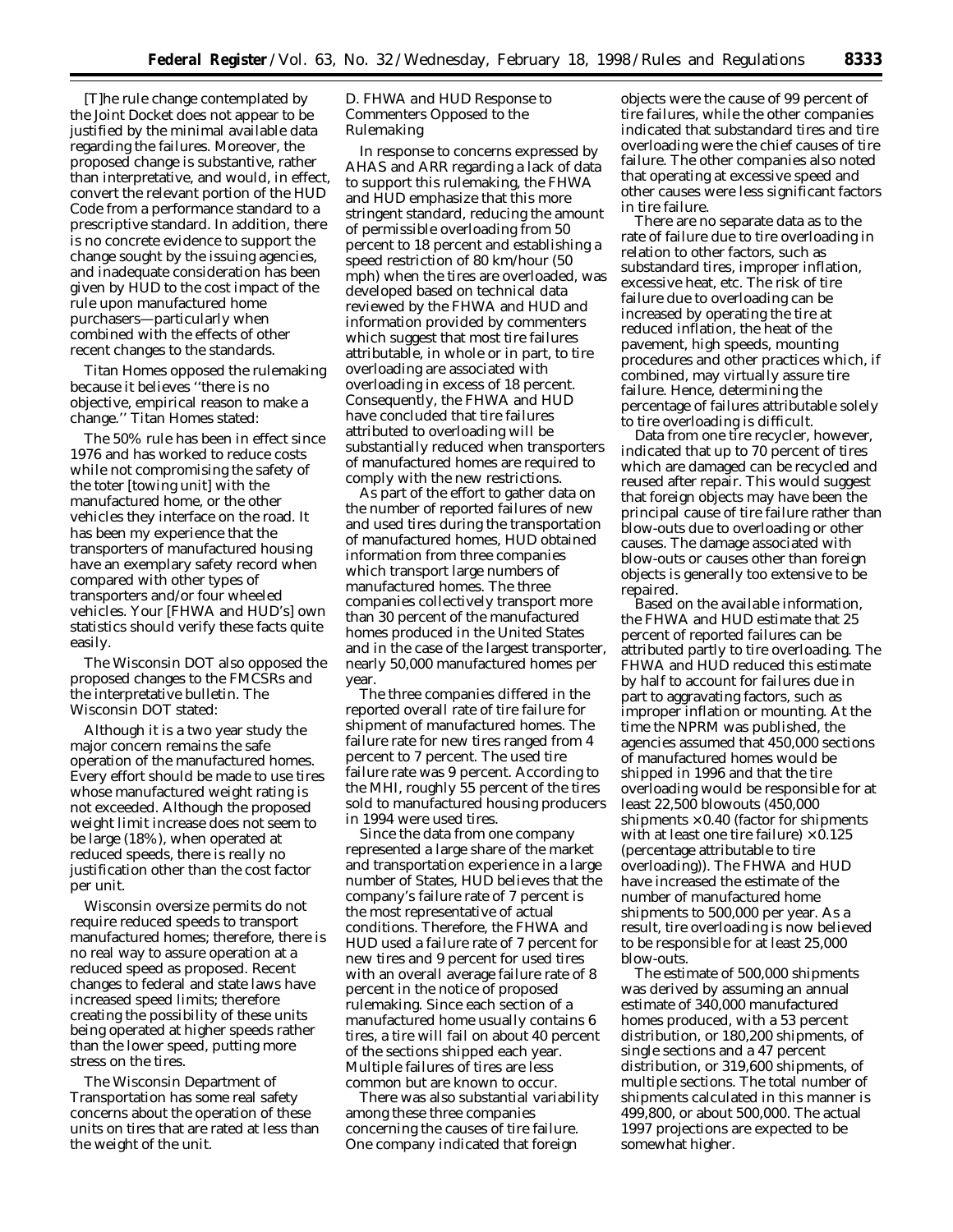The conflicting claims from State governments and manufacturers concerning the incidence of tire failure varied from a conclusion that it is a relatively uncommon occurrence (1–2 percent of trips) to an estimate by one State official that many transporters are suffering tire failures on most trips. None of the State agencies contacted while the FHWA and HUD were developing the NPRM, and none of the commenters responding to the NPRM, provided information indicating that tire failures during the transportation of manufactured homes have resulted in collisions between the transported unit and other vehicles, or collisions between the manufactured housing unit and fixed objects. However, the FHWA and HUD believe that the current level of tire failures must be substantially reduced to prevent potential accidents.

With regard to Advocates' uncertainty about how the FHWA and HUD selected the 18-percent overloading limit, this decision making process was explained in the April 23, 1996, NPRM. Pages 18018 through 18020 discuss the regulatory options that the FHWA and HUD considered.

The FHWA and HUD examined the cost-effectiveness of four alternatives in the NPRM that would substantially alleviate or eliminate the problem of tire overloading. All of the alternatives used the 3,000-pound-per-tire load limit in HUD's Interpretative Bulletin J–1–76. The first two options involved limiting the amount of tire overloading and would have the net effect of requiring the use of specific upgraded tires corresponding to the amount of overloading. The other options involved prohibiting tire overloading. Compliance with the prohibition on overloading would have required the use of either upgraded tires, or upgraded tires and an additional axle(s).

The first option involved limiting the amount of overloading to 18 percent which corresponds to the amount of overloading that would occur if manufactured home transporters switched from 7–14.5, 8 ply tires (Series D) to 8–14.5, 10 ply tires (Series E). The 8–14.5, 10 ply tires have a load rating of 1,152 kg (2,540 pounds). The notice indicated that this option would have resulted in an average wholesale cost increase of approximately \$60 per manufactured home.

The second option the agencies considered was to reduce the amount of overloading to 8 percent which corresponds to the amount of overloading if 8–14.5, 12 ply tires (Series F) are used. The 8–14.5, 12 ply tires have a load rating of 1,266 kg (2,790 pounds). This option would have resulted in an average wholesale cost increase of \$84 per manufactured home transported.

The third option was the elimination of tire overloading. Manufacturers could accomplish this by adding an axle and using 8–14.5, 10 ply tires (Series E). The average wholesale cost increase for this option would have been \$287 per manufactured home transported.

The fourth option was to eliminate overloading through the use of 9–14.5, 12 ply tires (Series E or F). These tires have a load rating of 1,334 kg and 1,465 kg (2,940 pounds and 3,230 pounds), respectively. The average wholesale cost increase for this option was estimated to be \$265 per manufactured home transported.

The FHWA and HUD proposed using the first option because, based upon the available information, it appeared to be the most cost effective way to substantially reduce the number of tire failures. After reviewing the public comments received in response to the NPRM, the FHWA and HUD have concluded that the first option continues to represent the most cost effective approach.

The FHWA and HUD disagree with Advocates' assertion that the agencies have not fulfilled the requirements of the Administrative Procedure Act. The agencies have reviewed information and data currently available and comments from all interested parties. Because FHWA and HUD have sufficient data indicating that overloading is potentially unsafe, they are reducing the amount of tire overloading allowed to 18 percent and phasing out overloading up to 18 percent within two years unless both agencies are persuaded that the 18 percent overloading is safe. The information contained in the rulemaking docket supports the actions taken by the agencies. The interim 18 percent tire overloading established through this process represents a reasonable compromise among the possible alternatives. Furthermore, the period during which 18 percent overloading will be permitted is limited to 2 years. Unless both agencies are persuaded that 18 percent overloading does not pose a risk to the traveling public or adversely impact the safe transportation of manufactured homes, overloading of tires would be prohibited.

In response to the ARR's comments about the economic impact of this rulemaking, HUD obtained its cost information directly from tire suppliers and from the MHI Transportation Task Force which includes transporters, manufacturers, and tire suppliers. The cost information obtained from all

sources was very similar and the FHWA and HUD believe the cost information is reasonably accurate.

The number of additional tires and/or axles required to satisfy this rule is a function of the size and weight of the home. Because of this, manufacturers will have differing cost impacts. Also, some manufacturers may already be using additional axles or upgraded tires, so the cost impact may be negligible.

In order to obtain current information and to fully evaluate the economic impact of this rule, HUD has examined a number of current manufactured housing designs. The financial impact of the final rule has been determined to be approximately \$17 million per year. This amounts to \$50 for each of the approximately 340,000 manufactured homes shipped each year. The FHWA and HUD do not consider this cost to be unreasonable or to adversely affect low and moderate-income consumers' ability to purchase manufactured homes.

The MHI provided HUD and the FHWA with a copy of a report on the life-cycle costs and benefits of various manufactured home transportation systems. The report included an analysis of the benefits and costs of upgrading the tires used in the transportation of manufactured homes. A copy of the report, ''Manufactured Home Transportation Systems Research,'' prepared by the Trucking Research Institute under contract to the MHI, is included in the docket. The report indicates that \$3,207,634 in ''accident costs'' per year could be saved by upgrading tires. The authors believe that tire failure costs (e.g., repairing the flat tire and repairing other components damaged as a result of the flat tire) would be reduced by \$21,447,115 per year. Complications experienced by site installers would be reduced and result in an additional savings of \$2,866,500 per year. The total benefits of upgrading tires were estimated to be \$27,521,249.

The FHWA and HUD consider the estimates in the MHI's report to be reasonable. The information was gathered from producers of manufactured homes, transporters, axle manufacturers, axle and tire recyclers, manufactured home retailers and site installers. The MHI estimates that the rulemaking will save the industry and consumers more than \$2.5 million per year while improving highway safety. A more detailed discussion of the economic impact of this rulemaking is provided in section VI of this document.

In response to the ARR's argument that the changes to Interpretative Bulletin J–1–76 would convert the relevant portion of HUD's regulations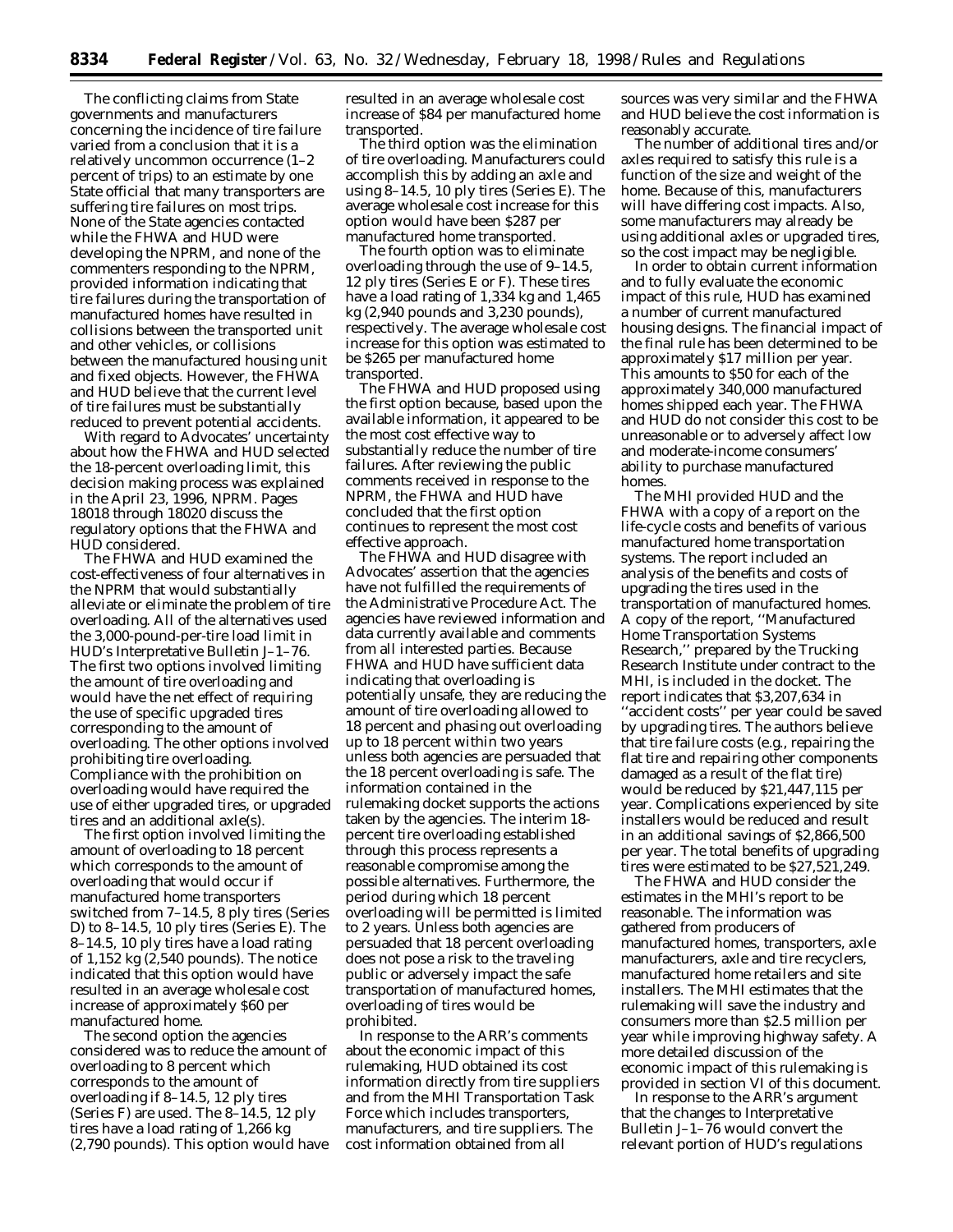from a performance-based standard to a prescriptive requirement, both agencies disagree. The new requirements are performance-based in that transporters of manufactured homes may use any type of manufactured home tire as long as the amount of overloading does not exceed 18 percent. If the tires are loaded in excess of the manufacturers' load ratings by 9 percent or more, the speed at which the manufactured home may be transported is limited to 80 km/hour (50 mph). The FHWA and HUD have established safety performance criteria and left to the discretion of the manufacturers and transporters of manufactured homes the choice of tire types and sizes, and the number of axles needed to meet the performance criteria.

# **IV. Discussion of Additional Issues Raised by Commenters**

#### *A. Speed Restriction*

The New York DOT expressed concerns about the proposed speed restrictions for manufactured homes transported on tires overloaded by 9 percent or more of the load rating. The New York DOT stated:

Enforcement of a speed restriction on any vehicle with overloaded tires would be difficult. Most law enforcement agencies have dedicated staff for weight enforcement. This staff is a minor part of agency manpower and is usually not involved in speed enforcement. The standard officer on road patrol would not stop a manufactured home if it was within the speed limit. If a manufactured home did reduce its speed to less than 50 MPH, it would create a speed differential hazard, especially on interstate highways. It is the speed differential, not just the pure speed, which creates unsafe conditions.

Given the two above observations about speeds, please consider them. That is, speed restrictions that are just set to be cautious may be counter productive. Speed restrictions should be made only where there is good data indicating real safety benefits outweighing their costs.

The FHWA and HUD have concluded that the 80 km/hour (50 mph) speed restriction proposed for 49 CFR 393.75 is necessary for cases in which the amount of overloading is 9 percent or more of the load rating for the tire. The FHWA and HUD have reviewed the Tire and Rim Association, Inc., Year Book, an authoritative source concerning tire loading. The Year Book indicates that the speed at which a tire is operated should not exceed 80 km/hour (50 mph) for tires overloaded by up to 9 percent.

The Tire and Rim Year Book does not encourage the overloading of tires but

the recommended limitation of the speed to 80 km/hour (50 mph) suggests that the operation of the manufactured home at the reduced speed will improve the safety of operation of manufactured homes transported on overloaded tires. Based upon the agencies' experience with the transportation of manufactured homes, the FHWA and HUD have concluded that the 80 km/hour (50 mph) speed restriction is necessary.

The FHWA and HUD are aware that many States have increased the speed limits on their highways and that traffic may move at speeds up to 120 km/hour (75 mph). Transporters of manufactured homes that operate on such high-speed routes are strongly encouraged to select tires and axles so that overloading is not necessary. The speed restriction does not apply to the movement of all manufactured homes, only those that are operated on tires overloaded by 9 percent or more.

#### *B. Availability of 8–14.5 Tires*

Only one tire manufacturer provided comments in response to the NPRM. Goodyear stated:

The NPRM notes a 1994 letter from Goodyear to the Florida Manufactured Housing Association which stated that for an expected demand at that time of 2.4 million tires, Goodyear could only supply 20 % of that demand in the 8– 14.5MH LR–E size. That situation has changed. There is or will be enough capacity in the industry to supply the 8– 14.5MH LR–E [tires] by the time this rulemaking is issued as a final rule with an effective date set for nine months thereafter.

Based upon the information provided by Goodyear, the FHWA and HUD believe the supply of tires necessary to comply with the requirements of this rule is presently, or soon will be, sufficient to meet the needs of manufactured home producers and transporters. The agencies do not expect that motor carriers will have difficulty obtaining the 8–14.5 MH tires or that cost for such tires will escalate as a result of the increased demand. However, the agencies believe that the 9-month delay in the effective date will minimize the short-term economic impact on the affected parties.

#### **V. Discussion of Implementation Schedule and Final Rule**

After reviewing all of the comments received in response to the NPRM, the FHWA and HUD have determined that limiting the overloading of manufactured home tires to 18 percent is the most cost-effective approach to substantially reduce the number of tire failures attributed to tire overloading.

Shipments of manufactured homes continue to increase and both agencies will work together to ensure highway safety and prevent disruptions of the delivery of manufactured homes, and adverse economic impacts on consumers and producers of manufactured homes.

#### *A. Implementation Schedule*

Based upon the public comments and other information, the FHWA and HUD are following the proposed phase-in schedule which will result in the final rule and interpretative bulletin taking effect 9 months after publication in the **Federal Register**. The purpose of the 9 month period is to minimize the possibility of tire shortages and cost distortions due to the changeover to higher load rated tires.

For the purposes of HUD requirements, the revised interpretative bulletin is applicable to manufactured homes which are labeled on or after the effective date. HUD's authority to prescribe construction standards is limited to the first sale of the manufactured home. HUD does not have the authority to prescribe how homes previously built and certified to the HUD standards should be retrofitted with tires and axles if they are subsequently moved after the first sale of the unit. Also, since there is no current mechanism for the purchaser to complete an engineering analysis or other acceptable method of complying with the law, the FHWA and HUD believe that this final rule should be mandatory only for homes manufactured on or after the effective date of the final rule.

For the purposes of the FHWA's regulations, the tires on any manufactured home, new or used, transported in interstate commerce on or after the effective date of this rule must meet the requirements of 49 CFR 393.75.

# *B. Revisions to the Wording of the Final Rule and Interpretative Bulletin*

In response to the public comments, the FHWA and HUD are using information from the latest edition (1997) of the Tire and Rim Association, Inc. Year Book—the tire load limits for manufactured (mobile) homes have not been changed from the 1994 Year Book used in developing the proposed rule. The Year Book also provides that the load and cold inflation pressure on the wheels and rims should not exceed the manufacturer's recommendation even if the tire has been approved for a higher loading. The FHWA and HUD agree with this recommendation and this requirement has been included in the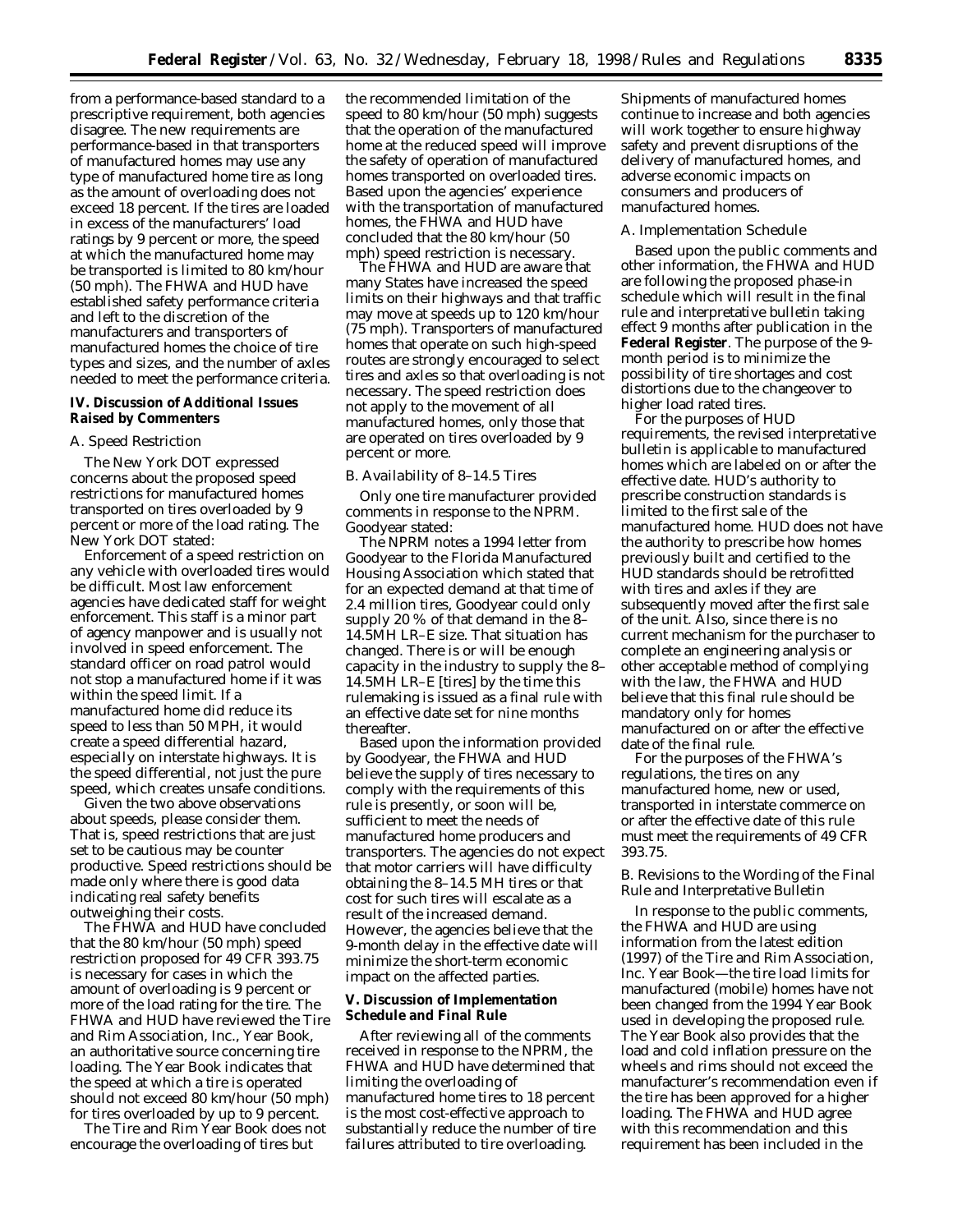amended Interpretative Bulletin and in 49 CFR 393.75.

The FHWA and HUD note that the MHI recommended that the FHWA include in its regulations a definition of the term ''special permit.'' However, the FHWA and HUD have concluded that there is no readily apparent need to define the term. The term is not used with regard to the transportation of manufactured homes, and is only used in relation to allowing overloading of tires on commercial motor vehicles other than manufactured housing units. In addition, the States are responsible for issuing permits for oversize and overweight vehicles. The States have the latitude to establish permitting and other requirements appropriate for the traffic conditions present in their State. If the meaning of the term special permit becomes a significant issue in the future, the FHWA will consider proposing a definition at that time.

Both the interpretative bulletin and 49 CFR 393.75 reference 49 CFR 571.119, paragraph S5.1(b), which lists the Tire and Rim Association, Inc., Year Book along with several technical references recognized in other countries. Given the production of tires in other countries, FHWA/HUD have concluded that the final rule should be consistent with this section.

Finally, the FHWA has revised the regulatory language that is to be included in 49 CFR 393.75(g). Section 393.75(g) now includes a clause

indicating that the FHWA and HUD will review industry and other data submitted concerning this matter.

## *C. Changes to Interpretative Bulletin J– 1–76 of the Manufactured Housing Standards*

The Department of Housing and Urban Development's authority to issue interpretative bulletins is provided by 42 U.S.C. 3535(d) and 5424. HUD has determined that the following changes should be made to Interpretative Bulletin J–1–76:

1. Section C—''Axles'' is deleted in its entirety.

2. Section D—''Tires, Wheels, and Rims'' is revised in its entirety to reflect the preceding discussions in the preamble.

#### *D. Amendments to the FMCSRs*

The FHWA is amending 49 CFR 393.75 to make the FMCSRs consistent with HUD's amendments to Interpretative Bulletin J–1–76. Section  $393.75(f)(1)(i)$  and (ii) have been redesignated as  $\S 393.75(f)(1)$  and  $(2)$ , respectively. The redesignated paragraphs would address all commercial motor vehicles with the exception of manufactured homes. Section 393.75(f)(2) establishes a speed restriction of 80 km/hour (50 mph) on commercial motor vehicles operated on overloaded tires.

Section 393.75(g) allows 18 percent overloading of manufactured home tires for a period of two years after the effective date of the final rule. Manufactured homes operating on tires overloaded by 9 percent or more would be restricted to a maximum speed of 80 km/hr (50 mph).

Tire pressure and inflation requirements currently found at § 393.75(f)(2) and (3), are included in a new paragraph, § 393.75(h).

## **VI. Cost Analysis of Regulation**

The Administration's policy in Executive Order 12866, Regulatory Planning and Review, provides that ''Agencies should assess costs and benefits, both quantifiable and nonquantifiable and choose the approach with the maximum net benefits.'' As discussed in the NPRM (pages 18018 through 18020, and repeated, in part, in Section III, D of this document), the FHWA and HUD estimated the costs of various alternatives, ranging from 18 percent overloading to no tire overloading, and estimated the cost per manufactured home transported for each of the alternatives.

### *A. Examination of the ''Cost Impact'' of Upgraded Tires and Axles*

HUD has obtained updated cost information for the various types of tires used on manufactured homes. The cost estimates assume that each transportable section uses 6 tires; the cost information is shown in Table A:

TABLE A

| Type of tire              | Wholesale<br>$cost of 8-$<br>14.5 10 ply<br>(Series E) | Wholesale<br>$cost of 7-$<br>14.5 8 plv<br>(Series D) | Increase in<br>wholesale<br>cost | Total incre-<br>mental cost<br>per section |
|---------------------------|--------------------------------------------------------|-------------------------------------------------------|----------------------------------|--------------------------------------------|
| <b>NEW</b><br><b>USED</b> | \$43<br>30                                             | \$35<br>26                                            | \$8                              | \$48<br>24                                 |

As shown in Table A, the cost for upgraded tires is relatively modest. It results in an average wholesale cost increase of approximately \$50 per manufactured home shipped. The determination of the average cost per home is based on the usage patterns of new versus used tires (45 percent new, 55 percent used); the relative percentage of single section (53 percent) and multisection (47 percent) homes; and the use of 6 tires per section; and is calculated as follows:

### $(0.45)[\$8\times6\times(.53)+2\times\$8\times6(.47)]+$

 $(0.55)[\$6\times6\times(.53)+2\times\$6\times6\times(.47)] = \$51.15$ or about \$50.

# *B. Examination of Manufacturer Approved Designs*

Manufactured home designs have substantially changed in the last several years due to consumer demand, changes in the HUD construction standards and the evolution of manufactured housing. For manufacturers already using additional axles or upgraded tires, the cost impact of this final rule would be reduced.

The information gathered at the time of preparation of the proposed rule did not reflect these new designs. Accordingly, HUD has undertaken a technical review of manufacturer design packages to see the changes in weight due to heavier exterior coverings,

additional framing and shear wall requirement, and other changes.

Based upon a review of design packages, HUD has estimated that approximately 25 percent of all homes produced were affected by the 1994 standards changes and that the increase in weight for those homes was estimated at 5 percent. Therefore, there will be some manufacturers which have already upgraded their transportation systems through the addition of axles, upgraded tires or both.

Also, in reviewing the design packages, HUD has determined that many manufacturers design their axles for weights substantially greater than the actual gross weight of the home. For example, a manufacturer may be using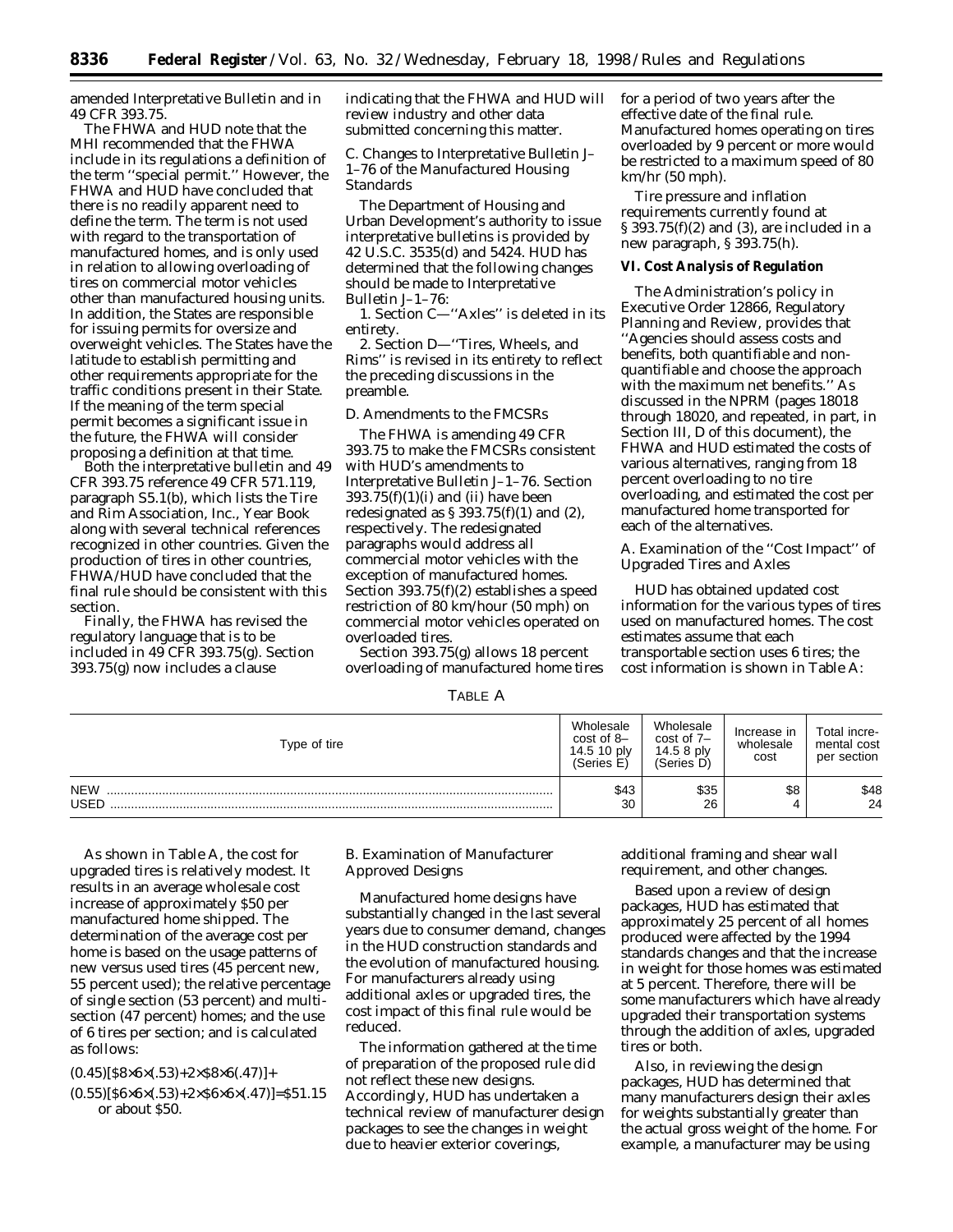4 axles when an engineering analysis of the design indicates that only 3 axles are actually needed. Engineering review of several packages indicated that the decrease in the permissible level of tire overloading would not necessarily require an additional axle, since the number of axles is already in excess of what is required to handle the dead load.

Furthermore, the use of 8–14.5 Series E tires with a load rating of 2,540 lbs. could even reduce manufacturer costs as the upgraded load capacity of the tires may reduce the number of axles needed. In several cases, the reduction in the number of axles would more than offset the differential cost for upgraded tires, thus reducing the manufacturer's overall cost. Manufacturers have indicated that they expect that the use of upgraded tires would reduce the number of blowouts and the expenses and damage to the home that might result.

The financial impact of the final rule has been determined to be approximately \$17 million per year. This amounts to \$50 for each of the approximately 340,000 manufactured homes shipped each year.

## *C. Examination of the Costs of Service Calls and Tire Failure*

The research report submitted by the MHI indicates that transporters reported an average of one tire failure for every 2.038 sections moved from the home manufacturer to the retailer. Site installers reported an average of one tire failure for every 11.182 sections moved from retailer to home site. Using these tire failure rates, and HUD's revised estimate of 500,000 shipments per year, there are approximately 245,338 tire failures per year for movements between the manufacturer and the retailer and 44,714 tire failures per year for movements between the retailer and the home site. The authors of the report believe that the tire failure rate could be reduced by 2⁄3 (193,174) if the 8–14.5 MH tires are used. This does not, however, mean that there are 193,174 failures caused by tire overloading.

A cost of \$123.36 per failure was calculated. The decrease in the transporters' costs could be more than \$23 million per year based upon the estimates in the MHI's report. Preventing tire blowouts would also reduce site installation problems associated with damage to the running gear and chassis. The benefits for reducing site installation problems are estimated by the MHI to be \$2.8 million.

The MHI also estimates that using upgraded tires would result in a reduction in damage claims (i.e., transportation shock and vibration

damage to the manufactured home structure caused by tire failures) and traffic congestion caused when manufactured homes break down. Those benefits are estimated to be approximately \$4.3 million and \$5.2 million, respectively.

In the FHWA and HUD's joint NPRM the agencies estimated (based upon 450,000 shipments per year) the number of tire failures caused by tire overloading is at least 22,500. The agencies used a failure rate of 7 percent for new tires and 9 percent for used tires with an overall average failure rate of 8 percent. The agencies estimated that a tire will fail on about 40 percent of the sections shipped each year. Using current figures on the number of manufactured home shipments, the FHWA and HUD estimate that tire overloading causes approximately 25,000 tire blowouts per year. This represents a conservative estimate.

In a number of cases, the tire failure is corrected by the transporter and therefore, the associated costs are included in the per mile cost or other charges assessed by the transporters. Where the manufacturer has to send service personnel, the data obtained from manufactured home service managers indicates that the average repair cost is \$180.

If 25 percent of the tire blowouts require road site service, the costs to manufacturers would be approximately \$1.1 million to 1.3 million per year. Therefore, the total estimated costs of tire failures caused by overloading is more than \$36 million per year and it is likely that much of this cost, disruption of transportation and even damage to the home can be abated through the use of upgraded tires.

Other potential benefits from the adoption of this final rule include increased safety on the nation's highways and a decreased likelihood of accidents, injuries, and property damage losses resulting from tire failures. In addition, the FHWA and HUD expect benefits in the form of reduced insurance costs, more on-time deliveries and reduced likelihood of injuries that can occur because of changing blown tires.

In summary, it is expected that there will be substantial cost savings by reducing the number of tire failures through the use of upgraded tires and axles. While there are some manufacturers that may have to increase the number of axles, a review of manufactured home designs indicates that existing number of axles in the approved designs may be adequate, despite the reduction in tire overloading.

Other manufacturers may actually reduce their overall costs by using upgraded tires in conjunction with fewer axles. Finally, this reduction in tire overloading will increase highway safety, and the final rule provides the maximum benefits at the least additional cost of all of the alternatives included in the proposed rule.

# **VII. Rulemaking Analysis and Notices**

## *Executive Order 12866 (Regulatory Planning and Review) and DOT Regulatory Policies and Procedures*

The FHWA and HUD have determined that this action is a significant regulatory action within the meaning of Executive Order 12866 because it involves a significant amount of public interest. In addition, the FHWA has determined that this action is significant within the meaning of Department of Transportation regulatory policies and procedures. This action has undergone a formal review by the Office of Management and Budget. Any changes to the rule resulting from this review are available for public inspection in the docket referenced at the beginning of this document.

This rule establishes tire loading limitations for manufactured homes transported in interstate commerce and eliminates the inconsistency between the FHWA and HUD requirements for manufactured homes. The FHWA and HUD have evaluated the economic impact of the changes to the regulatory requirements concerning the safe transportation of manufactured homes and determined that the standard is reasonable, appropriate, and the least costly and intrusive approach for the resolution of this issue (see section VII of this notice). The financial impact of the final rule has been determined to be approximately \$17 million per year. This amounts to \$50 for each of the approximately 340,000 manufactured homes shipped each year. The total economic benefits are estimated to be more than \$36 million per year. Therefore, the FHWA and HUD estimate that the final rule has a net benefit of approximately \$19 million per year. Other options examined by the FHWA would have significant increases in the costs while providing only a marginal increase in the estimated benefits.

#### *Regulatory Flexibility Act*

In compliance with the Regulatory Flexibility Act (5 U.S.C. 601–612), the FHWA and HUD have evaluated the potential effects of this final rule on small entities and determined that the proposed standard is reasonable, appropriate, and the least costly and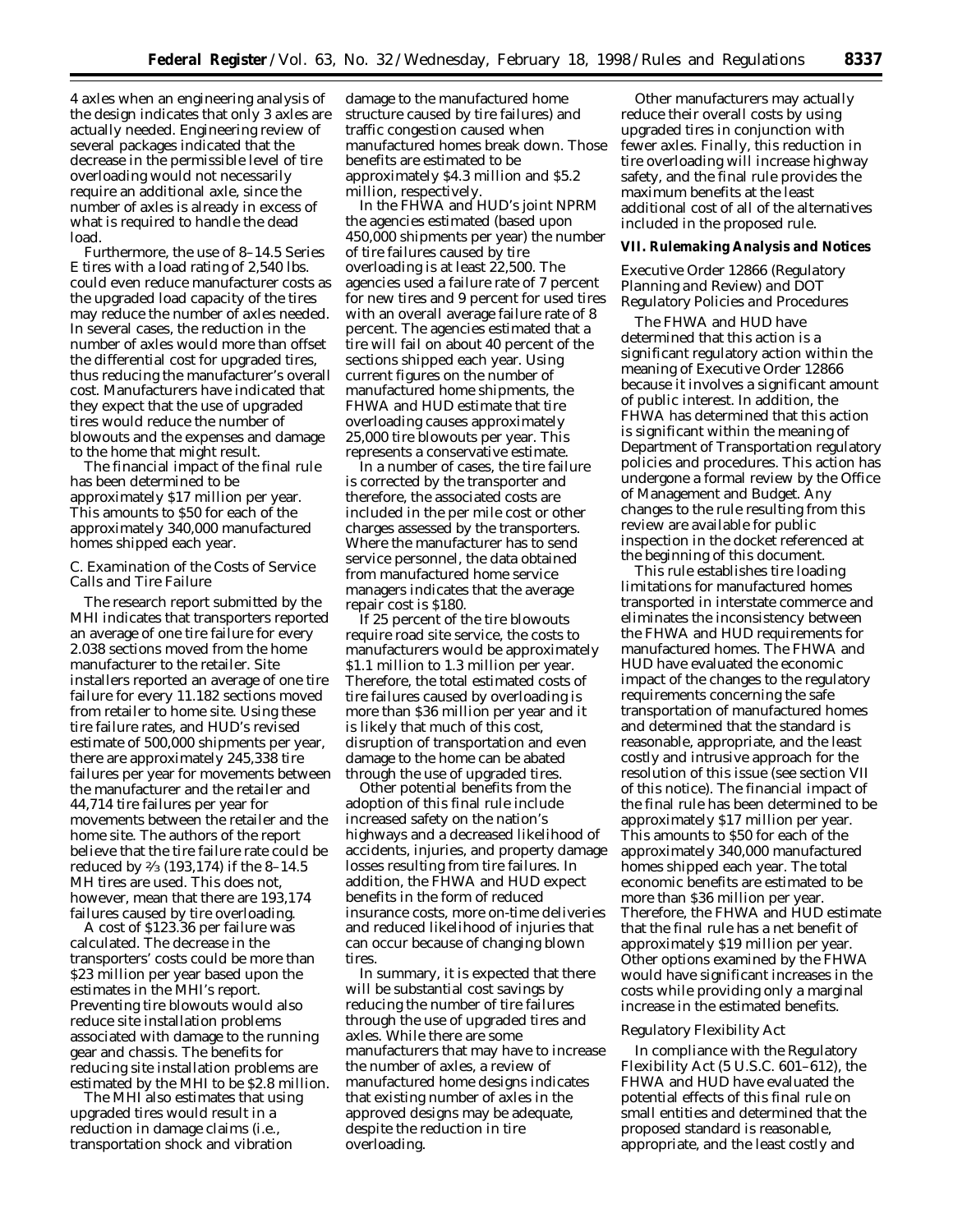intrusive approach for the resolution of this issue. The FHWA and HUD certify that this rulemaking does not have a significant economic impact on a substantial number of small entities.

The FHWA and HUD obtained cost information directly from tire suppliers and from the MHI Task Force which includes transporters, manufacturers, and tire suppliers. The cost information obtained from all sources was very similar and the FHWA and HUD believe the data are reasonably accurate.

The number of additional tires and/or axles required to satisfy this rule is a function of the size and weight of the manufactured home. Because of this, manufacturers will have differing cost impacts. Also, some manufacturers may already be using additional axles or upgraded tires thereby greatly reducing the costs.

Based upon the information reviewed by the FHWA and HUD, and the information provided by commenters, the agencies do not believe the costs per manufactured home for small entities to comply with this rule will be significantly greater than the costs per manufactured home for larger manufacturers and transporters. Therefore, the costs per manufactured home for small entities to comply with this rule are not expected to exceed \$50.

A small manufacturer, for example, producing 5 manufactured homes per week, would have to spend approximately \$250 per week or \$13,000 annually. However, most, if not all, of the costs would be factored into the prices of the manufactured homes produced. If all of the costs are factored into the manufactured homes produced, the price for a new manufactured home would increase by approximately \$50, plus any additional mark-up by the manufacturers and retailers.

The FHWA and HUD note that the AAR stated that it believes ''the action contemplated by the NPRM could cost consumers \$600 per home or more.'' The FHWA and HUD have carefully reviewed the estimates of the economic impact of this rulemaking and the information provided by other commenters to the docket and believe the AAR's estimate of the impact on small entities and consumers is far in excess of the cost estimates presented by the MHI. According to the MHI, its members produce 65 percent of the manufactured homes built each year in the United States. The MHI indicated that approximately 339,601 manufactured homes were produced by 92 member companies in 285 plants. The FHWA and HUD believe the experiences of the MHI's members provide a sound basis for estimating the

costs for small entities and consumers and consider the estimates presented by the FHWA and HUD in the final rule to be consistent with the MHI's.

## *Executive Order 12612 (Federalism Assessment)*

The FHWA has analyzed this rulemaking in accordance with the principles and criteria contained in Executive Order 12612, Federalism, and determined that this final rule does not have sufficient federalism implications to warrant the preparation of a Federalism Assessment. Under this rule, certain commercial motor vehicles will be prohibited from traveling at speeds exceeding 80 km/hour (50 mph), but the FHWA does not believe this requirement preempts State law nor does the agency believe this requirement will significantly affect the States' ability to discharge traditional State governmental functions. The FHWA also notes that several State agencies commented to the docket in support of this rulemaking.

The General Counsel of HUD, as the Designated Official under Section 6(a) of Executive Order 12612, has determined that the policies contained in this final rule are covered by section 604(d) of the National Manufactured Housing Construction and Safety Standards Act of 1974, which provides: ''Whenever a Federal manufactured home construction and safety standard established under this title is in effect, no State or political subdivision of a State shall have any authority either to establish, or to continue in effect, with respect to any manufactured home covered, any standard regarding construction or safety applicable to the same aspect of performance of such manufactured home which is not identical to the Federal manufactured home construction and safety standard.''

## *Executive Order 12372 (Intergovernmental Review)*

The regulations implementing Executive Order 12372 regarding intergovernmental consultation on Federal programs and activities do not apply to this program.

(Catalog of Federal Domestic Assistance Program Number 20.217, Motor Carrier Safety)

## *Executive Order 13045, Protection of Children From Environmental Health Risks and Safety Risks*

This rule will not pose an environmental health risk or safety risk to children.

#### *Unfunded Mandates Reform Act*

This rule does not impose a Federal mandate that will result in the expenditure by state, local, and tribal governments, in the aggregate, or by the private sector, of \$100 million or more in any one year (2 U.S.C. 1532).

## *Paperwork Reduction Act*

The proposal in this document does not contain information collection requirements [44 U.S.C. 3501 *et seq.*].

### *National Environmental Policy Act*

The FHWA has analyzed this action for the purpose of the National Environmental Policy Act of 1969 (42 U.S.C. 4321 *et seq.*) and determined that this action would not have any effect on the quality of the environment.

A Finding of No Significant Impact with respect to the environment was prepared for the proposed rule in accordance with HUD regulations in 24 CFR part 50 that implement section 102(2)(C) of the National Environmental Policy Act of 1969. Because the proposed rule is adopted by this final rule without significant change, the initial Finding of No Significant Impact remains applicable, and is available for public inspection between 7:30 a.m. and 5:30 p.m. weekdays in the office of the Rules Docket Clerk at the above address.

## *Regulation Identification Numbers*

A regulation identification number (RIN) is assigned to each regulatory action listed in the Unified Agenda of Federal Regulations. The Regulatory Information Service Center publishes the Unified Agenda in April and October of each year. The RINs contained in the heading of this document can be used to cross reference this action with the Unified Agenda.

#### **List of Subjects**

#### *24 CFR Part 3280*

Fire prevention, Housing standards, Manufactured homes.

#### *49 CFR Part 393*

Highway safety, Highways and roads, Motor carriers, Motor vehicle safety.

In consideration of the forgoing, the Department of Housing and Urban Development, under 42 U.S.C. 3535(d), is amending Interpretative Bulletin J–1– 76, and the Department of Transportation, Federal Highway Administration is amending title 49, Code of Federal Regulations, Chapter III, part 393 as follows: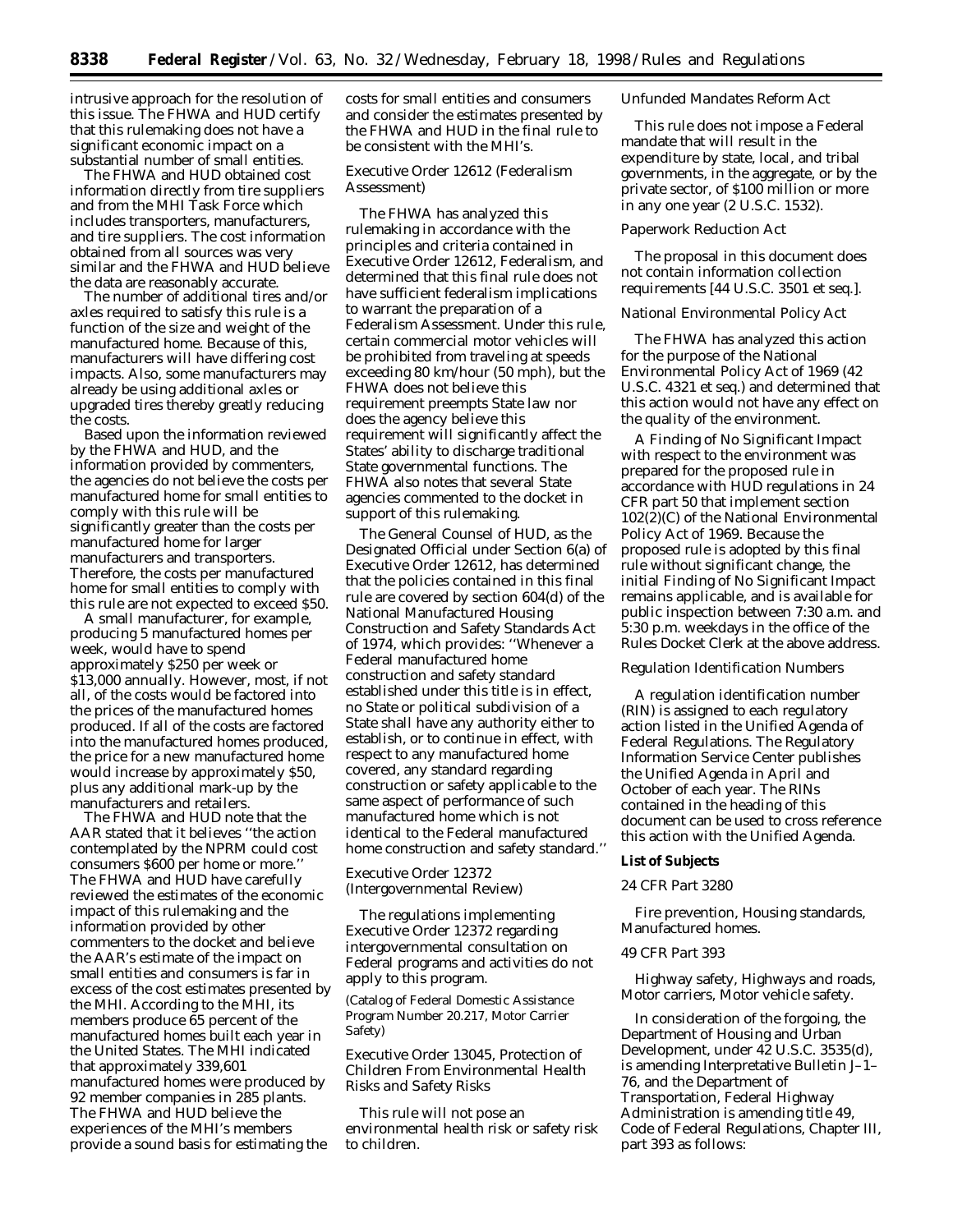# **Department of Housing and Urban Development**

**Note:** HUD Interpretative Bulletin J–1–76 does not and the amendments to it will not appear in the Code of Federal Regulations.

1. HUD Interpretative Bulletin J–1–76 is amended by removing and reserving Section C and by revising Section D, as follows:

# **Interpretative Bulletin J–1–76, Transportation—Subpart J of Part 3280**

C. [Reserved]

\* \* \* \* \*

D. Section 3280.904(b)(8)—Tires, Wheels, and Rims

[This Section D is effective November 16, 1998.] Manufactured homes that are labeled on or after the effective date must comply with this Section D. This provision will expire November 20, 2000, unless extended by mutual consent of the Federal Highway Administration and HUD during any subsequent rulemaking.]

Tires and rims shall be sized and fitted to axles in accordance with the gross axle weight rating determined by the manufactured home manufacturer. The permissible tire loading may be increased up to a maximum of 18 percent over the rated load capacity of the manufactured home tire marked on the sidewall of the tire or increased up to a maximum of 18 percent over the rated load capacity specified for the tire in any of the publications of any of the organizations listed in Federal Motor Vehicle Safety Standard (FMVSS) No. 119 (49 CFR 571.119, S5.1(b)).

Used tires may also be sized in accordance with the above criteria whenever the tread depth is at least  $\frac{2}{32}$ of an inch as determined by a tread wear indicator. The determination as to whether a particular used tire is acceptable shall also include a visual inspection of thermal and structural defects (e.g., dry rotting, excessive tire sidewall splitting, etc.). Wheels and rims shall be sized in accordance with the tire manufacturer's recommendations as suitable for use with the tires selected.

The load and cold inflation pressure imposed on the rim or wheel must not exceed the rim and wheel manufacturer's instructions even if the tire has been approved for a higher load or inflation. Tire cold inflation pressure limitations and the inflation pressure measurement correction for heat shall be as specified in 49 CFR 393.75(h).

\* \* \* \* \*

# **Federal Highway Administration 49 CFR CHAPTER III**

# **PART 393—PARTS AND ACCESSORIES NECESSARY FOR SAFE OPERATION**

2. The authority citation at the end of § 393.75 is removed and the authority citation for 49 CFR Part 393 continues to read as follows:

**Authority:** Section 1041(b) of Pub. L. 102– 240, 105 Stat. 1914, 1993 (1991), 49 U.S.C. 31136 and 31502; 49 CFR 1.48.

3. Section 393.5 is amended by adding the definitions of ''manufactured home,'' ''length of a manufactured home,'' and ''width of a manufactured home,'' placing them in alphabetical order, to read as follows:

# **§ 393.5 Definitions.**

\* \* \* \* \* *Length of a manufactured home.* The largest exterior length in the traveling mode, including any projections which contain interior space. Length does not include bay windows, roof projections, overhangs, or eaves under which there is no interior space, nor does it include drawbars, couplings or hitches.

\* \* \* \* \* *Manufactured home* means a structure, transportable in one or more sections, which in the traveling mode, is eight body feet or more in width or forty body feet or more in length, or, when erected on site, is three hundred twenty or more square feet, and which is built on a permanent chassis and designed to be used as a dwelling with or without a permanent foundation when connected to the required utilities, and includes the plumbing, heating, airconditioning, and electrical systems contained therein. Calculations used to determine the number of square feet in a structure will be based on the structure's exterior dimensions measured at the largest horizontal projections when erected on site. These dimensions will include all expandable rooms, cabinets, and other projections containing interior space, but do not include bay windows. This term includes all structures which meet the *above* requirements except the size requirements and with respect to which the manufacturer voluntarily files a certification pursuant to 24 CFR 3282.13 and complies with the standards set forth in 24 CFR part 3280.

\* \* \* \* \* *Width of a manufactured home.* The largest exterior width in the traveling

mode, including any projections which contain interior space. Width does not include bay windows, roof projections,

overhangs, or eaves under which there is no interior space.

4. Section 393.75 is amended by revising paragraph (f), and by adding paragraphs (g) and (h) to read as follows:

#### **§ 393.75 Tires.**

\* \* \* \* \*

(f) *Tire loading restrictions.* With the exception of manufactured homes, no motor vehicle shall be operated with tires that carry a weight greater than that marked on the sidewall of the tire or, in the absence of such a marking, a weight greater than that specified for the tires in any of the publications of any of the organizations listed in Federal Motor Vehicle Safety Standard No. 119 (49 CFR 571.119, S5.1(b)) unless:

(1) The vehicle is being operated under the terms of a special permit issued by the State; and

(2) The vehicle is being operated at a reduced speed to compensate for the tire loading in excess of the manufacturer's rated capacity for the tire. In no case shall the speed exceed 80 km/hr (50 mph).

(g) *Tire loading restrictions for manufactured homes.* Effective November 16, 1998, tires used for the transportation of manufactured homes (i.e., tires marked or labeled 7–14.5MH and 8–14.5MH) may be loaded up to 18 percent over the load rating marked on the sidewall of the tire or, in the absence of such a marking, 18 percent over the load rating specified in any of the publications of any of the organizations listed in FMVSS No. 119 (49 CFR 571.119, S5.1(b)). Manufactured homes which are labeled (24 CFR 3282.7(r)) on or after November 16, 1998 shall comply with this section. Manufactured homes transported on tires overloaded by 9 percent or more must not be operated at speeds exceeding 80 km/hr (50 mph). This provision will expire November 20, 2000 unless extended by mutual consent of the FHWA and the Department of Housing and Urban Development after review of appropriate tests or other data submitted by the industry or other interested parties.

(h) *Tire inflation pressure.* (1) No motor vehicle shall be operated on a tire which has a cold inflation pressure less than that specified for the load being carried.

(2) If the inflation pressure of the tire has been increased by heat because of the recent operation of the vehicle, the cold inflation pressure shall be estimated by subtracting the inflation buildup factor shown in Table 1 from the measured inflation pressure.